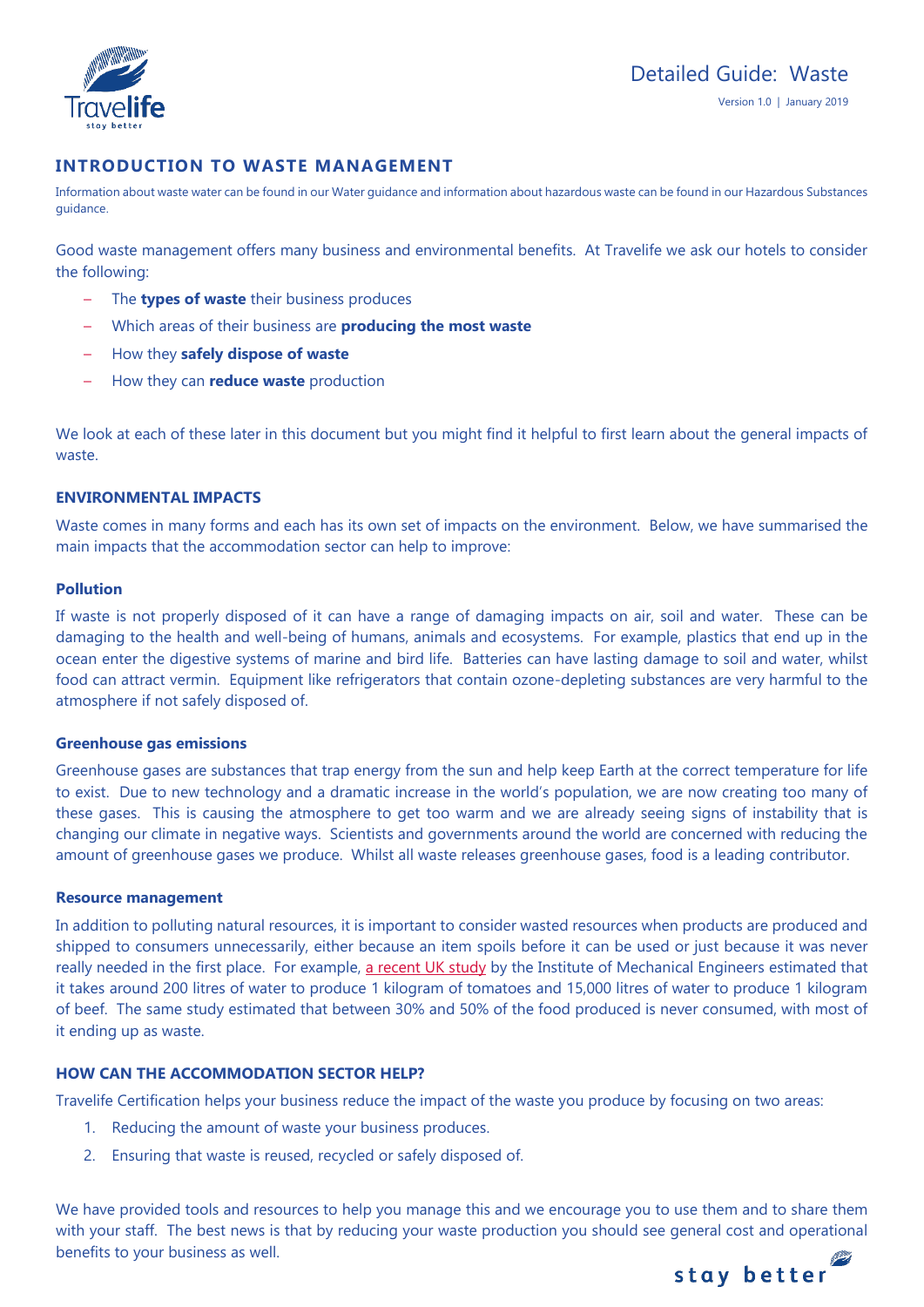# **YOUR WASTE STREAMS**

A waste stream is the process that different types of waste follow through your business from purchase to disposal. Travelife expects Certified Members to understand, assess and document their waste streams. This helps you decide where you can make improvements to your procurement and disposal methods in order to reduce the amount of waste you produce. This table shows the most common types of waste that the accommodation sector produces. We recommend you use this as a guide to doing your own waste assessment.

| <b>Waste type</b><br>Food | Sub-type<br>Leftover food<br>Food scraps from preparation<br>Expired/spoiled food                                                                  | <b>Biggest producer/s</b><br>Food & beverage                                                                      |  |
|---------------------------|----------------------------------------------------------------------------------------------------------------------------------------------------|-------------------------------------------------------------------------------------------------------------------|--|
| <b>Plastic</b>            | Single-use (straws, cups, bottles, bags)                                                                                                           | Food & beverage<br><b>Guest rooms</b><br>Retail (internal and external)                                           |  |
|                           | Bottles and jars (lotions, sunscreen, shampoo)<br>Food & beverage containers<br>Chemical and cleaning product containers                           | Guest rooms (amenities)<br>Guests bringing from home<br>Housekeeping<br>Laundry<br>Maintenance<br>Food & beverage |  |
|                           | Packaging (including foam/polystyrene)<br>Plastic wrapping (e.g. wrapped slippers)                                                                 | General procurement<br><b>Guest rooms</b><br>Retail (internal and external)                                       |  |
| Paper                     | Office paper                                                                                                                                       | Front office<br>Administration                                                                                    |  |
|                           | Flyers and brochures                                                                                                                               | Sales & marketing<br>Concierge/bookings desk<br><b>Guest rooms</b>                                                |  |
| Cardboard                 | Packaging                                                                                                                                          | General procurement                                                                                               |  |
| Metal                     | Aluminium drink cans<br>Food cans<br>Foil (kitchen foil, food packaging, trays)                                                                    | Food & beverage<br>Retail (external and internal)                                                                 |  |
|                           | Aerosol cans                                                                                                                                       | Housekeeping<br>Maintenance<br>Guests bringing from home                                                          |  |
| <b>Glass</b>              | <b>Beverage bottles</b><br>Food jars                                                                                                               | Food & beverage                                                                                                   |  |
| <b>General waste</b>      | Used sanitary items<br>Used hygiene items (wipes, napkins, hand towels,<br>gloves)<br>Personal care items (toothpaste, toothbrush, shower<br>caps) | Guest rooms<br>Food & beverage                                                                                    |  |

This example shows that food & beverage is the biggest generator of waste followed by guest rooms and guests bringing items to the property. In this example, the property should focus on reductions in these areas first.

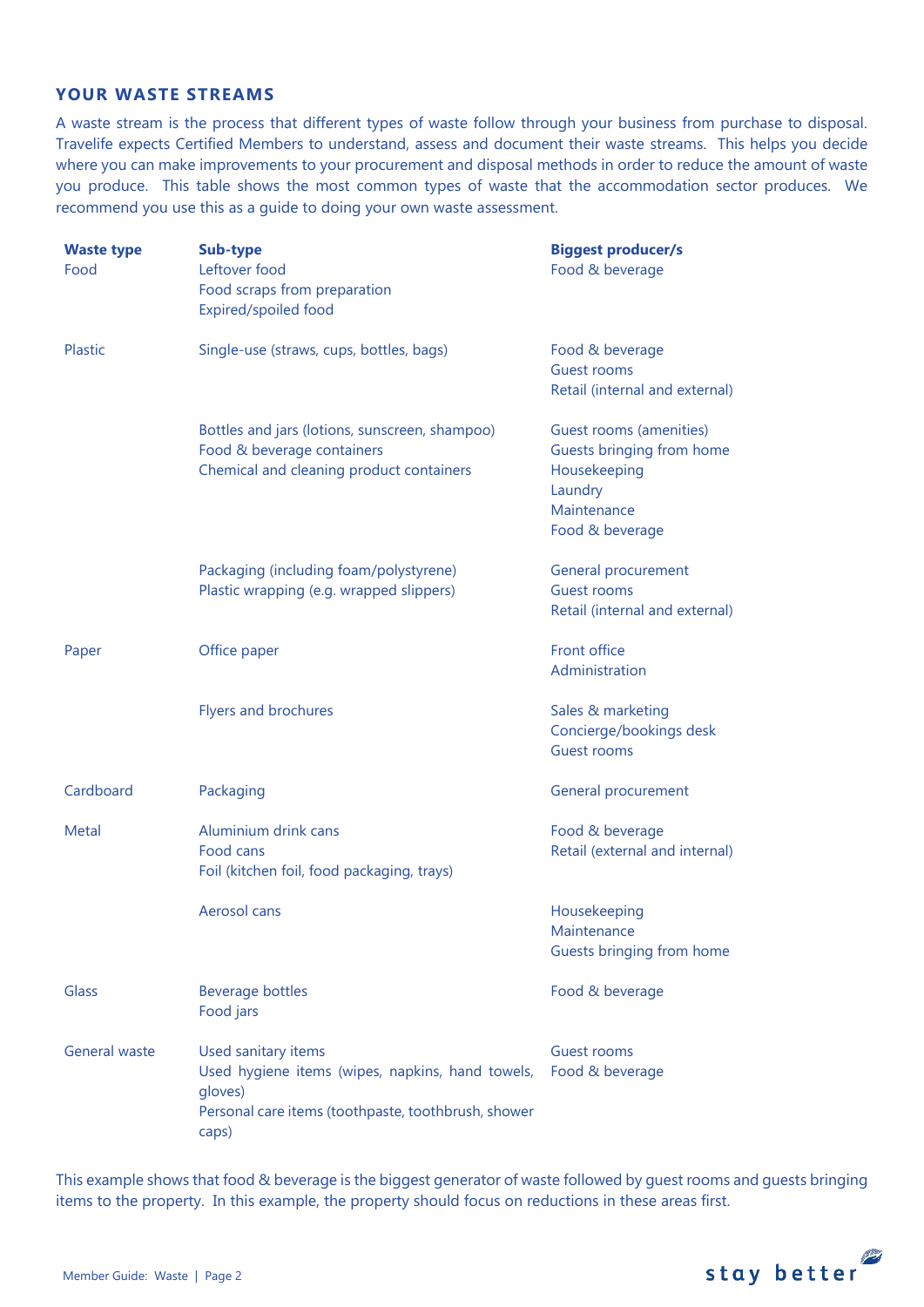### **YOUR WASTE DISPOSAL METHODS**

You must take steps to ensure that waste is properly separated so that it can be disposed of in a sustainable manner. This includes making sure that you are storing it properly prior to disposal. If your destination has recycling available then you are expected to make every effort to use it, along with using the correct methods for disposing of hazardous waste such as batteries and chemical containers. Even in destinations without any waste collection and/or recycling facilities, you should be taking steps to ensure that each waste stream is disposed of in a way that is safe for people and wildlife, minimises pollution and greenhouse gas emissions.

### **Waste disposal records**

You will need to keep records of how you handle and dispose of your waste streams, along with details of any external suppliers you use with corresponding receipts or waste transfer notes that verify the collection. Visit the Member Zone to find a template with examples.

### **Separating waste**

There are many opportunities to ensure that waste is separated depending on the type of waste that it is. The table below shows some examples of how that can work for two types of waste streams. You can find a template in the Member Zone that you can use to record all of your waste separation processes. Completing this exercise is an excellent way to come up with ideas for improvement.

| <b>Waste type</b> | <b>Collection Areas</b>      | <b>Separation and Control Methods</b>                                                                |
|-------------------|------------------------------|------------------------------------------------------------------------------------------------------|
| Food              | <b>Bar</b><br>Restaurant     | Separate food waste bins in each back of house area                                                  |
|                   | Guest rooms<br>Kitchen       | Serving staff are trained to scrape food waste from plates into the<br>food bins                     |
|                   |                              | Housekeepers are reminded not to mix food waste with other<br>waste                                  |
|                   |                              | Signage instructs and reminds staff about the importance of only<br>putting food in a food waste bin |
|                   |                              | Regular training and reminders at staff meetings                                                     |
| Plastic           | Guest rooms<br>Main entrance | Recycling bins with clear signage for guest use                                                      |
|                   | Pool<br><b>Beach access</b>  | Information in guest rooms about waste separation                                                    |
|                   | Housekeeping<br><b>Bar</b>   | Recycling bins with clear signage for staff use                                                      |
|                   | Restaurant                   | Housekeepers provided with separate bags that are easy to                                            |
|                   | Kitchen                      | distinguish from general waste bags                                                                  |
|                   | Shipping & receiving         |                                                                                                      |
|                   |                              | Housekeeper trained and reminded to separate used plastic in-<br>room amenities (shampoos etc.)      |
|                   |                              | Regular training and reminders at staff meetings.                                                    |

### **Complying with laws and regulations**

Travelife wants to be sure that you are complying with all relevant laws and regulations relating to the disposal of waste, and have any necessary licences and permits.

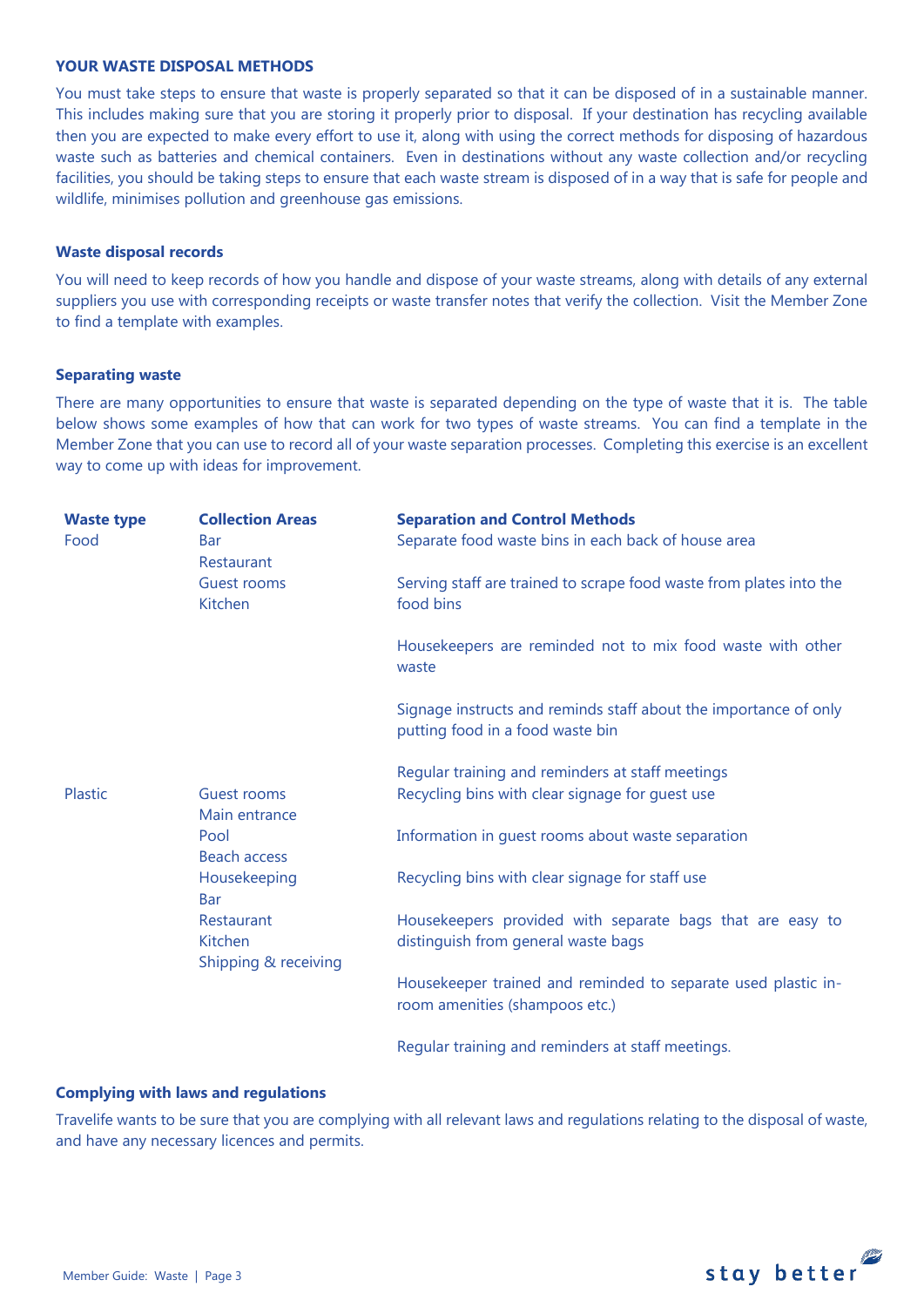# **MEASURING AND RECORDING YOUR WASTE PRODUCTION**

### **Measuring and monitoring the waste your business produces**

This is not currently a Travelife requirement but we recommend that you get used to measuring your waste on a regular basis and recording this information so that you can track improvements. This also means you can calculate how much your waste is contributing to your greenhouse gas emissions. It is likely that Travelife will add this as a requirement over the next few years so it would be a good idea to get used to it now. All of the waste will need to be measured in kilograms (kg). Some hotels have industrial scales available for this that make the process easier but here are some options if that is not possible for your business:

### **Use averages to estimate the weight of your waste**

There are many different ways to do this depending on how you collect and dispose of your waste. Some properties might need to use more than one of these because the waste is collected and disposed of in many different ways. We have provided some suggested methods below and you can find a template with examples in the Member Zone.

### **Estimating the average weight of waste containers**

- 1. Weigh a selection of the waste containers over a certain time period (e.g. one week) using the most appropriate set of scales you can find and keep records.
- 2. Calculate the average weight by adding up all the measurements then dividing them by the number of measurements you took.
- 3. Record that number as your standard measure.
- 4. Implement a system for staff to record each time they empty the container.
- 5. Regularly add up the number of containers they emptied and multiply it by your standard measure to get your total estimated waste.

### **For example:**

- A hotel weighed 10 bins of food waste just before they were emptied and recorded the weights of each bin.
- The hotel then added up the weights of each bin to reach a total of 90kg for all 10 bins.
- $90kg \div 10$  bins = 9kg. This means that 9kg is the average weight for a bin of food waste.
- Over the next week the kitchen staff record that they empty 30 bins of food waste.
- 30 bins  $x$  9kg = 270kg of estimated food waste during the week.

### **Estimating the average weight per guest room**

- 1. Use the method described in steps 1 to 3 to calculate the average weight of a bag of waste collected from rooms by housekeeping.
- 2. Ask housekeeping to record how many times they have to empty a full bag of waste over a certain time period (e.g. one week) then add up the total number of full bags.
- 3. Multiply the total number of bags by the average weight of each bag. E.g. 100 full bags x 5kg per bag = 500kg of waste from guest rooms.
- 4. Find out the actual number of rooms housekeeping serviced over the same time period (or estimate this based on your actual guest occupancy).
- 5. Divide the total weight of guest room waste by the number of rooms serviced to get an average waste weight per guest room. E.g. 500kg of total waste  $\div$  150 rooms serviced = 3.33kg average waste per guest room.
- 6. Each month multiply the actual number of guest rooms serviced by the average waste per guest room to get your total estimated waste from guest rooms. E.g. 300 rooms serviced x 3.33kg = 999kg of waste from guest rooms.

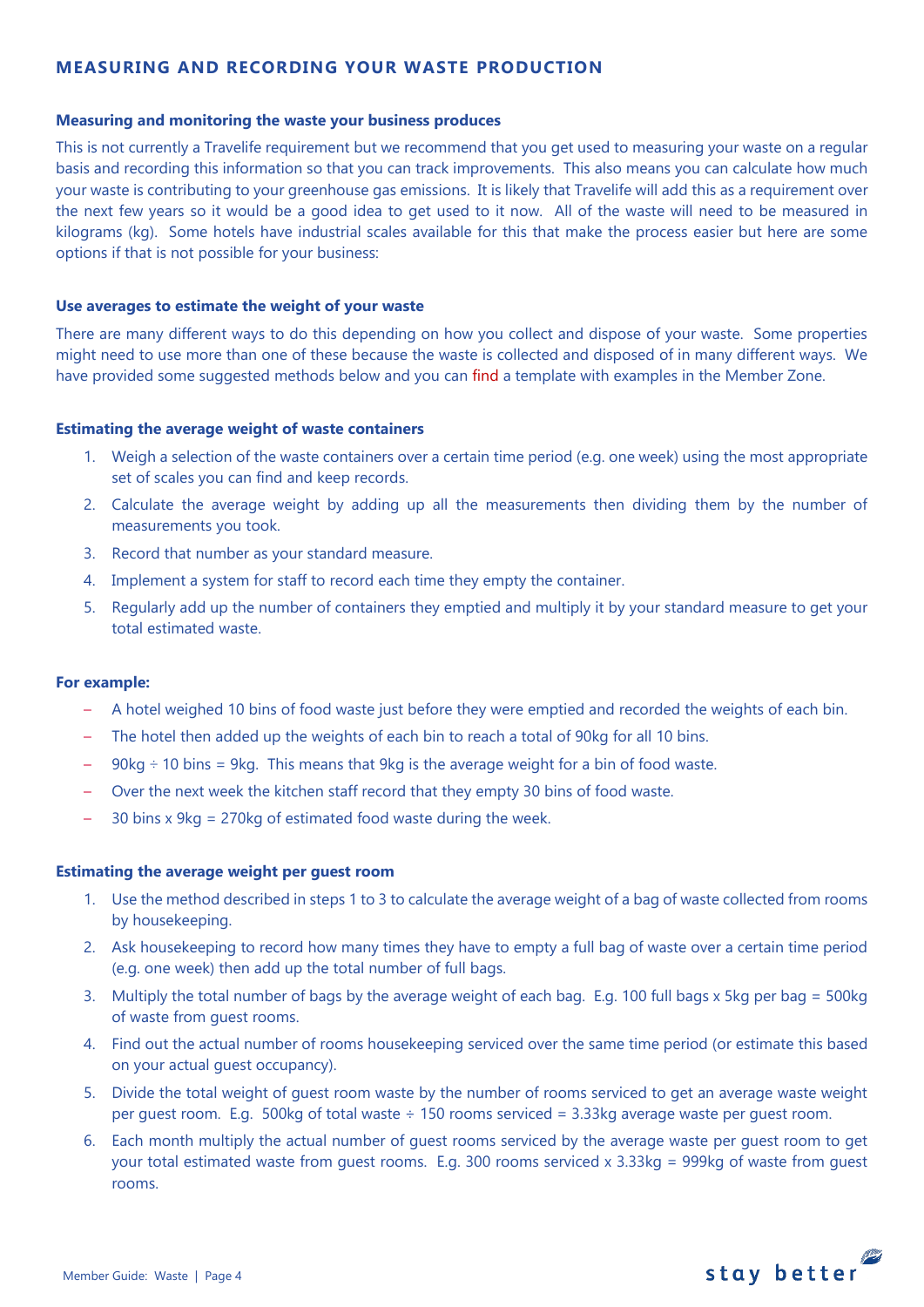### **For example:**

- A hotel weighed 10 bags of guest room waste and recorded the weights of each bag.
- The hotel then added up the weights of each bag to reach a total of 50kg for all 10 bags.
- $-50\text{kg} \div 10$  bags = 5kg. This means that 5kg is the average weight for a bag of guest room waste.
- Over the next week the housekeepers recorded the number of full bags of waste they collected whilst servicing the rooms and found that in total, 70 bags of waste were collected.
- 70 bags x 5kg (average weight) =  $350$ kg of waste.
- Housekeeping recorded that 100 rooms were serviced over the same time period.
- $350kg \div 100$  rooms = 3.5kg average waste per quest room.
- In July housekeeping serviced 500 rooms.
- 500 rooms x 3.5kg average waste per guest room = 1,750kg of total estimated waste from guest rooms in July.

# **Estimated weight by number of waste bags used**

Important: This only works if you throw away the entire bag or if you know how many times a waste bag is reused AND if you always use the same size bag.

- 1. Use the method described in steps 1 to 3 under 'estimating average weight of waste containers' to calculate the average weight of a bag of waste.
- 2. Keep records of how many waste bags were used. For example, if the bags you use to collect plastic waste come in a box of 50 and you used 3 boxes, then you used 150 waste bags.
- 3. Multiply the total number of bags used by the average weight of each bag. E.g. 150 bags x 1kg per bag = 150kg of plastic waste.
- 4. If you reuse the bags then talk to staff about how often they usually last before they need replacing. For example, if a bag is used 10 times before being replaced then multiply that by the number of bags used to get the total bags of waste. For example, if there are 50 bags in a box and each bag is used 10 times then the calculation is 50 bags x 10 = 500 bags of waste for every box consumed. If the average weight of a bag is 1kg then every box used generates an estimated 500kg of waste.

## **For example:**

- A hotel weighed 10 bags of plastic waste and recorded the weights of each bag.
- The hotel then added up the weights of each bag to reach a total of 10kg for all 10 bags.
- $10kg \div 10$  bags = 1kg. This means that 1kg is the average weight for a bag of plastic waste.
- In June the hotel used 80 bags and each one was reused an average of 6 times.
- 80 bags  $x$  6 reuses = 480 estimated bags of plastic waste that were collected.
- 480 bags x 1kg (average weight) =  $480$ kg of estimated plastic waste in August.

## **Converting your waste production to carbon dioxide equivalent emissions (CO2e)**

'Carbon dioxide equivalent emissions' is the scientifically correct way to refer to a measurement that compares the different greenhouse gases that contribute to the warming of our atmosphere. To make things a bit easier to understand we normally shorten this to 'carbon emissions' or 'CO<sub>2</sub>e'.

This is not currently a Travelife requirement but we recommend that you get used to converting your kilograms of waste produced to CO2e. Not only is this an easy measurement for guests and staff to recognise due to extensive use of the term 'carbon emissions', but it is likely that Travelife will add this as a requirement over the next few years so it would be a good idea to get used to it!

The  $CO<sub>2</sub>e$  produced from waste can vary a lot by the type of waste and how it is disposed of. For example, composting food waste produces significantly less emissions than putting in landfill. That means it is important to know exactly how your waste is being disposed of so that you can get an accurate conversion number.

stay better

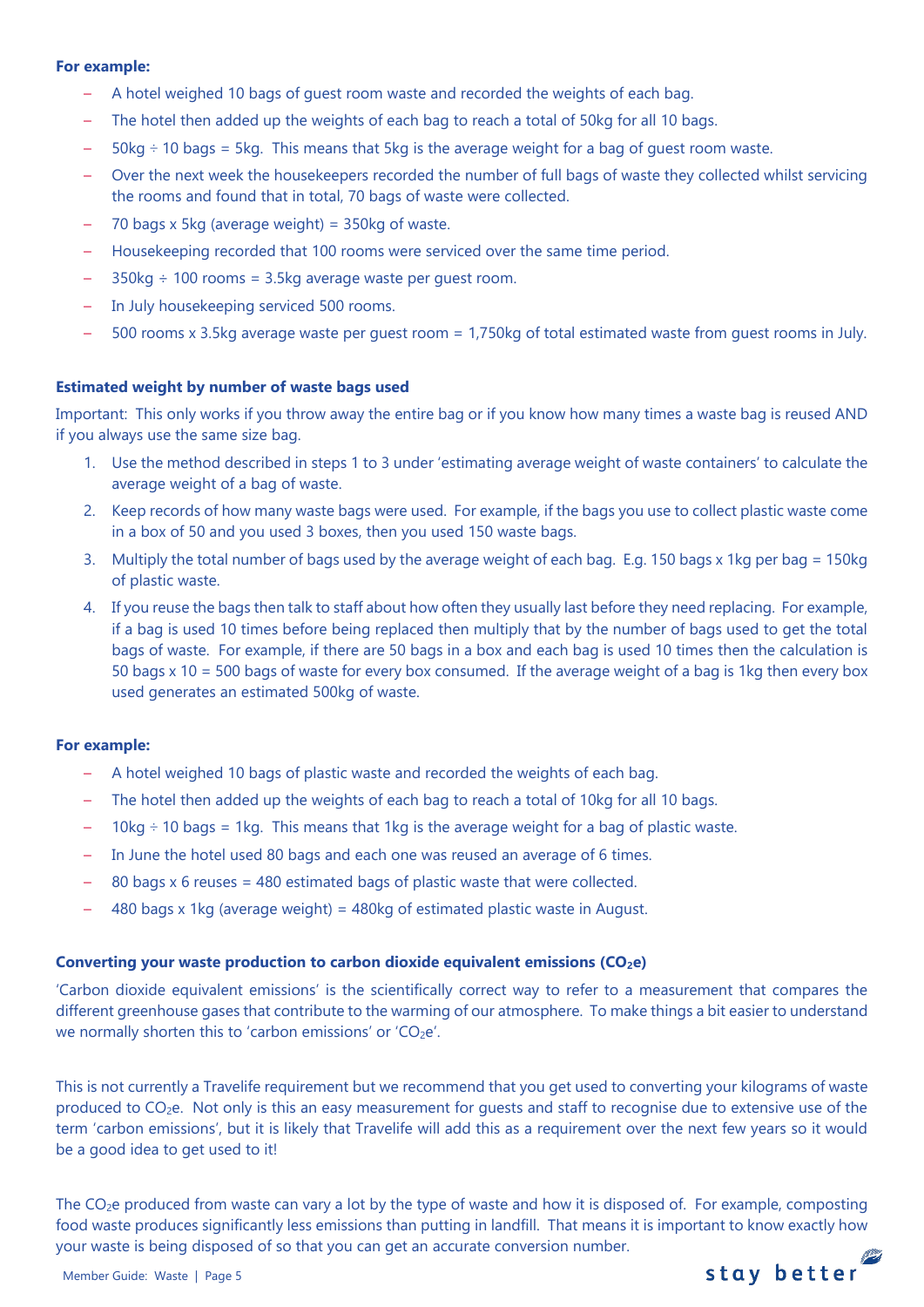You have four options for finding the right conversion number for your waste:

- Ask your local waste company for the conversion rate.
- $-$  Use a reputable online CO<sub>2</sub>e calculator. These are often provided by national or local government, industry groups (such as an energy association) or environmental organisations.
- Look online for a conversion number that is specific to your waste disposal methods.
- In the Member Zone you can find our conversion numbers that we have sourced from the UK government.

### **Calculating greenhouse gas emissions from waste**

To convert waste to  $CO<sub>2</sub>e$ , you will first need to make sure you have the amount of waste you produce in kilograms. Your conversion will be more accurate if you know the weight by the different waste streams you produce. Visit the Member Zone to view our template with examples.

Here are the steps you should follow:

- 1. Take the total amount of waste from a certain waste type in a month. E.g. You had 100kg of food waste in April.
- 2. Find the right CO<sub>2</sub>e conversion factor based on how you dispose of that waste. E.g. If you compost your food waste it is probably around 0.0102586 per kilo of food waste.
- 3. Multiply the total amount of waste in kilos by the conversion factor. E.g. 100kg of food x 0.0102586 = 1.02586 kgCO<sub>2</sub>e.
- 4. That means that 1.02kg of greenhouse gas emissions were produced by your food waste in April.

# **Example calculation**

(composted food waste) 100kg x 0.0102586 (composted food conversion number =  $1.02586$  kg CO<sub>2</sub>e)

1.02kg of greenhouse gas emissions were produced from your food waste.

Once you have calculated the emissions from all of your waste types, you can add them up to get your total greenhouse gas emissions from waste. You can then add your energy and waste emissions to get an overall total.

# **SETTING TARGETS AND GOALS**

Once you have an idea of the types and amounts of waste you are producing, you should set targets and goals to reduce your consumption.

**Targets** are usually numbers and they will need to be measured against a starting point and have a measurable deadline. Ideally, you should have at least one short-term and one long-term target. Here are some examples:

Reduce the amount of straws you purchase from 3,000 per year to 500 per year by the end of 2020. Reduce your food waste by 50% by the end of 2030.

Goals can still include numbers, but they are usually about projects or actions. You still need to know your starting point, have a deadline and be specific so it is easy to see if you succeeded. You should also include a mixture of short and long-term plans. Here are some examples:

Implement a food waste composting system by the end of 2020.

Grow 75% of the herbs and vegetables we use in our own gardens by the end of 2030, using fertilisers produced from our own food waste.

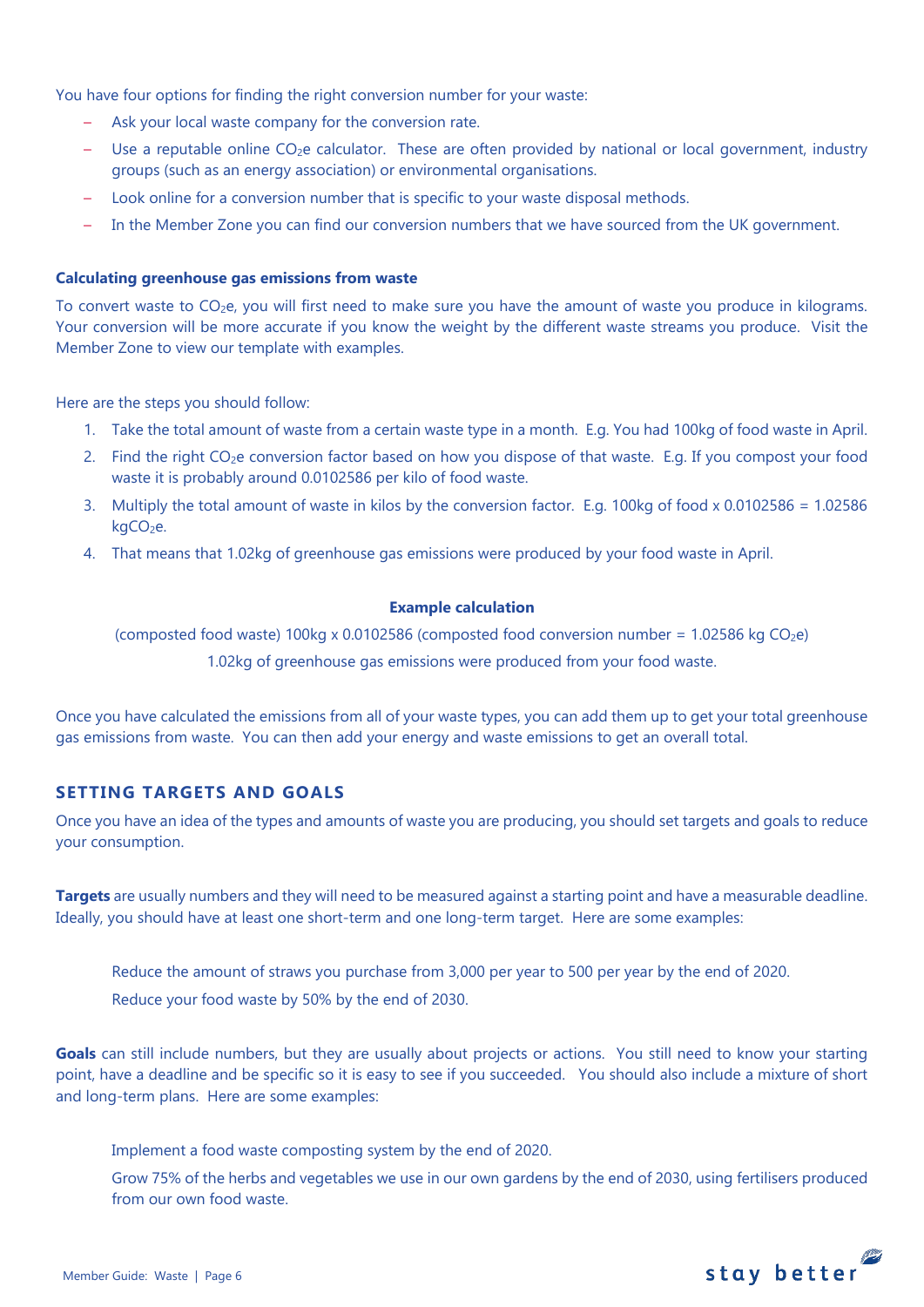Your targets and goals should be:

- **Specific** and easy for anybody to understand.
- **Easy to measure** so that you can clearly see if they have been achieved.
- **Relevant and achievable**. For example, there is no point in setting a goal that you cannot afford to implement or spending time on an area where you cannot have a lot of impact.
- **Have a deadline**. This will help keep everyone on track.

## **MAKE IMPROVEMENTS**

The two main things that you can do to reduce your negative impacts of waste are:

- Reduce your waste consumption.
- Ensure that all waste is either reused, recycled or safely disposed of.

We have provided some ideas below to get you started.

### **QUICK FIXES**

These are all either low cost, no cost or low effort.

## **Food waste**

- Are you regularly throwing away complimentary food that you provide to guests in their rooms or central areas? This could mean that guests do not value this service so consider eliminating this practice in favour of other sustainable ways to make them feel valued and welcomed.
- Talk to your chef about using leftover food to make stocks and sauces.
- Monitor food that comes back untouched from guest plates. For example, if the majority of your guests are not eating a salad garnish then you could eliminate that from a dish and, if necessary, find an attractive way to display the food that does get eaten.
- Review your portion sizes on plated dishes and volumes on buffets. If you are regularly throwing away uneaten food then simply cutting back on volume can have a big impact. You can find other ways to make a buffet look impressive through use of decoration.
- Composting your own food waste for use as a fertilizer on your own gardens is a great way to reuse waste. If you are unable to do this then find out if there are farmers or other organisations in your community that will collect leftover food for animal feed or compost.
- Consider ordering foods that you use in high volume in bulk to reduce packaging but at the same time, check that you are not throwing away unused food because you are ordering it in bulk but not using it quickly enough.
- Before eliminating plastics from your kitchen or stores, research the possible benefits they have on food waste. For example, a plastic-wrapped cucumber lasts significantly longer than an unwrapped one.
- Implement a system that ensures your food stores are rotated so that the oldest food gets used first and regularly check that staff are following the system.
- Review your options for sourcing food locally instead of using suppliers in other towns/cities so that you can purchase products as you need them rather than ordering things 'just in case'. Any cost increase will almost certainly be offset by reducing the amount of food you purchase that is wasted. Remember that there is a cost involved in disposing of waste too.

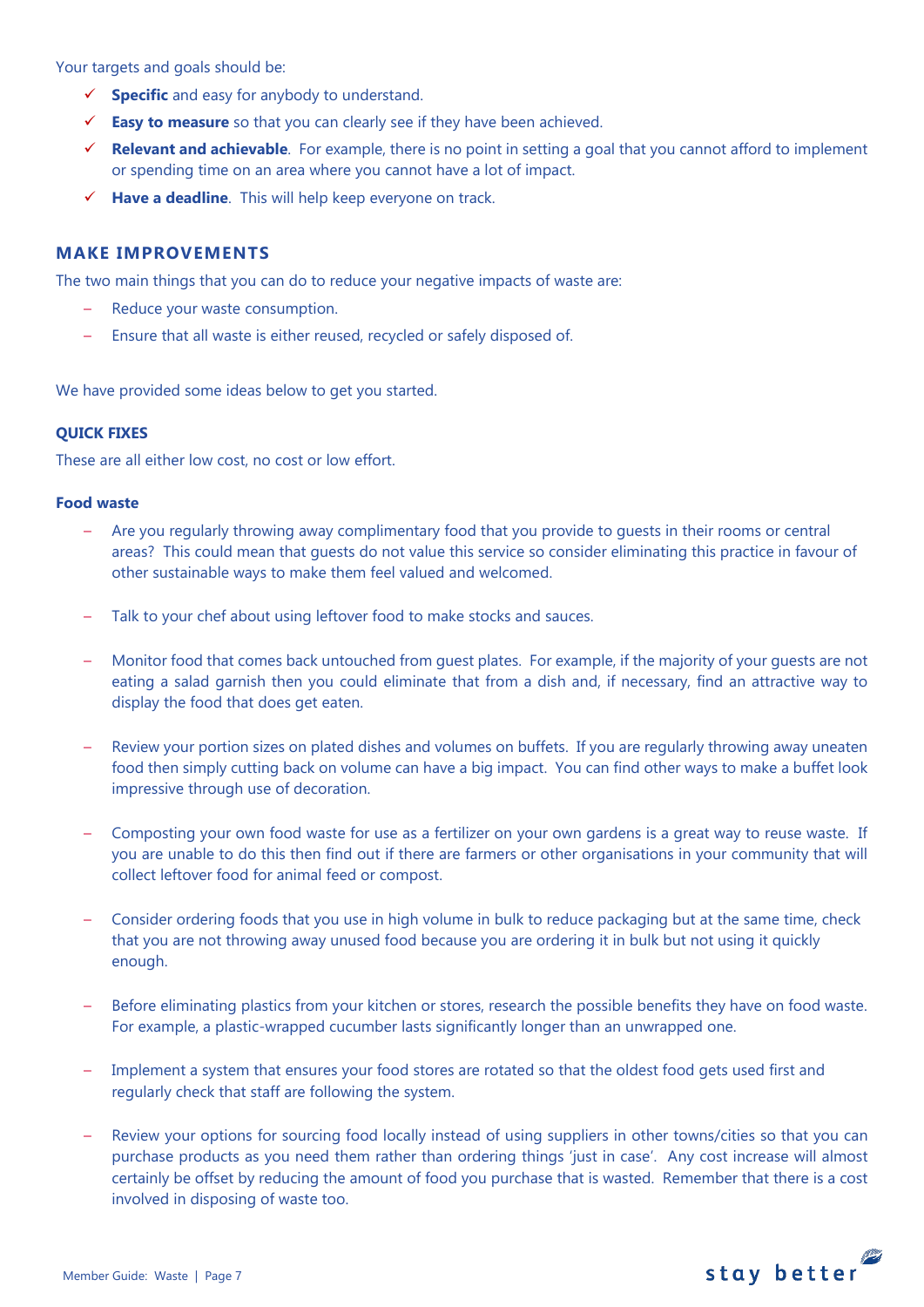- Regularly check the temperature and general condition of fridges, freezers and storerooms to make sure conditions are optimal to maintain the shelf life of food.
- Instruct kitchen staff on the importance of always closing fridge and freezer doors. This is a very common problem and can cause food items to spoil more quickly.

### **Plastic waste**

- Conduct a plastics assessment throughout your property to look for easy and quick ways to reduce, reuse or eliminate plastics.
- Serve drinks without plastic straws or stirrers and have a sustainable alternative such as paper straws or wooden stirrers available for guests that request them.
- Ask the suppliers of things like bathrobes and slippers to stop using plastic wrapping.
- Replace plastic laundry bags with washable fabric bags that can be reused.
- Review your consumable guest room amenities (soaps, shampoos, pens etc.) and eliminate ones that guests do not use very often, instead having them available on request. For example, do your guests really need cotton buds or plastic shoe horns? For items that guests do appreciate, look for sustainable alternatives that do not use plastic and/or are easy to recycle. For example, soap that is wrapped in sustainably sourced paper instead of plastic or replacing plastic pens with sustainably produced pencils.
- Stop using plastic hygiene strips on quest toilets.
- Eliminate plastic wrapping or covers from glasses and cups in guest rooms. If you are worried that a guest will complain, have a small stock available for housekeeping to use only for a guest that has complained.
- If you use plastic bin liners, consider tipping their contents into a larger bag and reusing them until they are soiled or damaged. In some areas you may be able to eliminate them and simply wipe out bins instead.
- Reuse plastic cleaning product containers to create no-cost spill trays for your chemicals. First you need to make sure that the container did not contain any harmful substances, is clean, is made of a plastic that is robust enough to handle a spill and has enough volume to contain a spill. Then you can cut the container in half lengthways or cut the top off to make a spill tray big enough for a smaller chemical container.
- Consider if there are ways to reduce the plastic key cards you consume. You could encourage guests to hand them in and ask them if they need more than one card instead of automatically issuing two.

### **Paper and cardboard waste**

- Stop using hygiene strips on quest toilets.
- Eliminate paper or card covers from glasses and cups in guest rooms. If you are worried that a guest will complain, have a small stock available for housekeeping to use only for a guest that has complained.
- Consider asking guests if they want a coaster or napkin with their drink instead of offering them automatically.
- Set your computers and printers to print double-sided and in black and white by default. This can save a lot of paper and ink toner.
- Before you print the final bill for a guest, ask if they would prefer you to e-mail it to them.
- Stop putting guest bills into envelopes or folders. If you think this is an important part of your service, considering asking guests if they would like one first.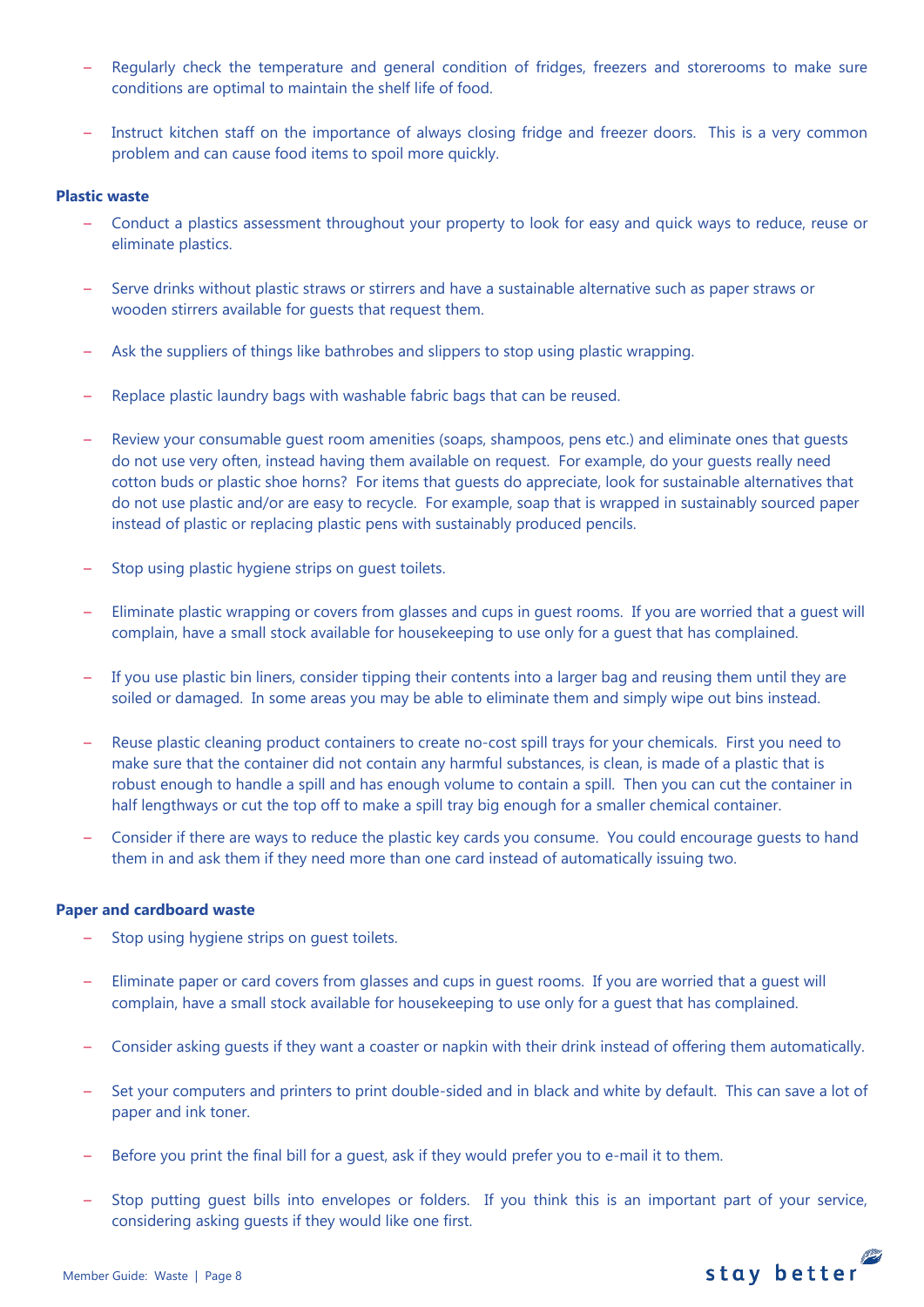- Consider if there are ways to reduce the amount of key card holders you use or at least making sure they are recycled by encouraging guests to hand them back in.
- Provide guest feedback surveys online and let guests know this is an option. This should reduce the amount of paper or card surveys you have to produce.
- Review the printed sales and marketing materials you produce. There is a good chance you will find that you are throwing away more unused materials than in previous years as people move to using websites, apps, videos, e-brochures and PowerPoint presentations to promote their business. This is particularly true if you are promoting to the travel industry at things like trade shows. Consider including information on where and how to view your materials on a business card or a smaller flyer.
- Assess if guests are finding the printed materials you put in rooms (magazines, newspapers, TV guides) useful. If housekeeping report that these are usually untouched, then consider eliminating them and instead leaving a small card saying that these are available on request.
- If you are providing all guests with a complimentary newspaper each morning then stop! Many people now get their news online. Have reception ask guests on check-in if they would like a complimentary newspaper and ensure night staff have information about which rooms have requested this.

# **General procurement**

- Using different types and makes of lighting on the same circuit reduces the life span of bulbs, so always purchase the same brand and technology.
- Buy recycled ground glass for pool filters instead of sand.
- Verify that any waste collection suppliers are disposing of your waste in a sustainable manner. If not, you might be able to change to a different supplier or pressure your existing one to improve their performance.
- Ask your suppliers to reduce, reuse or eliminate packaging. If that is not possible then ask them to find more sustainable alternatives, e.g. using recycled shredded paper to protect fragile items instead of polystyrene. You might be able to return the shredded paper to them so they can reuse it.
- Dedicate some time to checking that products that claim they are environmentally friendly or biodegradable definitely are. For example, some plastics claim to be biodegradable yet still take decades to degrade, do not degrade in marine environments and/or release toxic chemicals during the process.

### **General**

- Is there any waste that a local art group, community group, charity or school could use? There are numerous ideas to explore here that also help with your community engagement efforts:
	- A homeless charity or women's shelter might appreciate guest bathroom amenities or good quality leftover food.
	- A hospital or care home might like to have magazines and books that guests have left behind.
	- A local school or college might be able to use things like menus and brochures for tourism and hospitality courses.
	- An animal shelter might appreciate clean blankets, towels or bathrobes that you are replacing.
	- Discussions with local artists and art teachers could lead to many unique ideas. For example, we know of one hotel that had chandeliers made from wine bottles and another that had their Christmas tree made from water bottles.
- Can you use any of your waste for guest activities such as a children's programme? For example, plastic bottle tops can make good paint containers and there are numerous art and craft activities for children that could use old magazines, newspapers, cardboard boxes, egg cartons and old brochures.

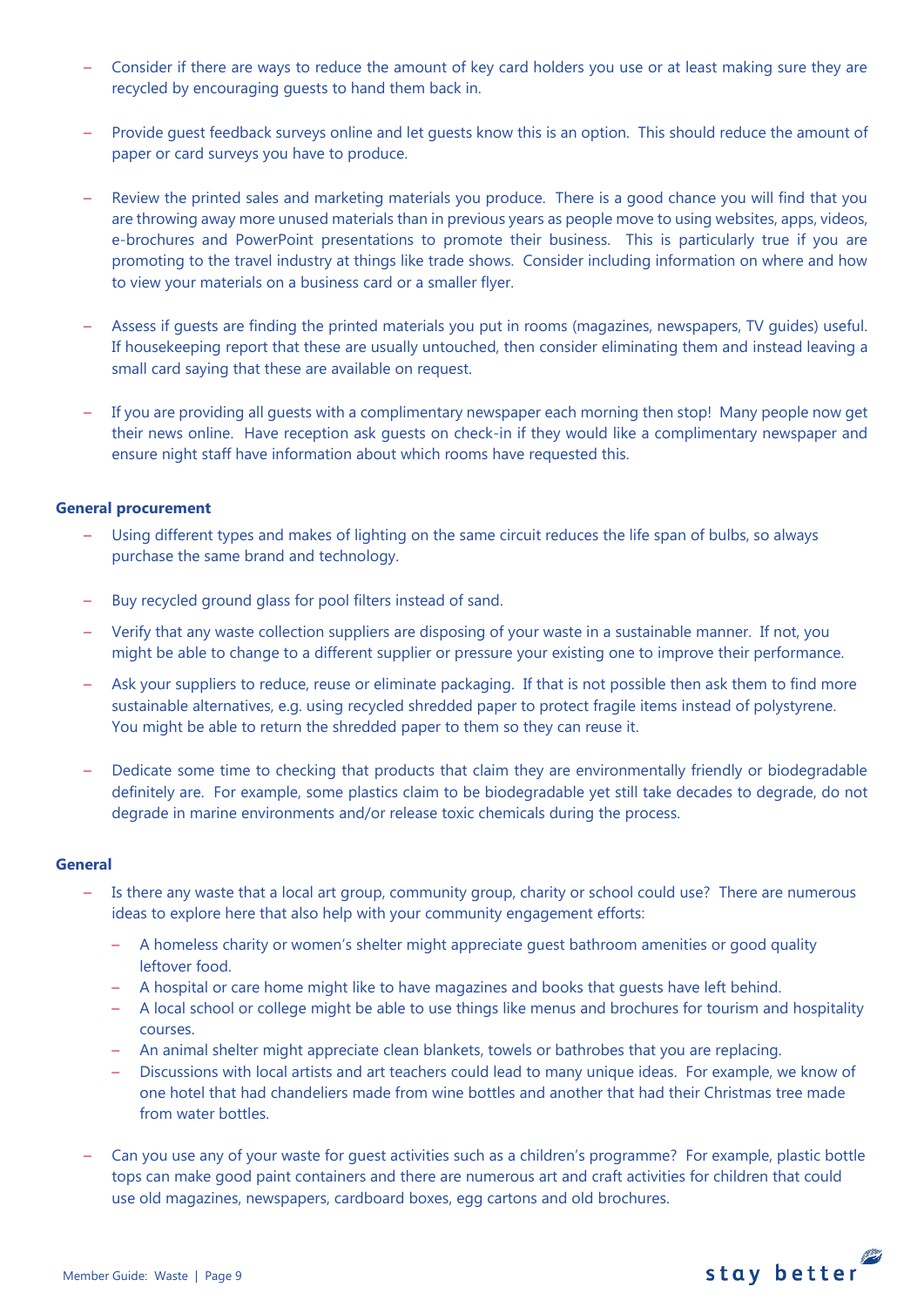- Your staff are a great resource to help you find sustainability solutions so ask them for help. For example, a staff member might know of a school or kindergarten that will collect your used egg cartons or plastic bottle tops for artwork. Initiatives like this are a great way to engage your staff, support your community and to reduce your environmental impact.
- Put information in guest rooms reminding them about ways to help reduce pollution and greenhouse gas emissions by reducing waste during their stay.
- Put information in staff areas about the importance of reducing and properly disposing of waste.
- Frequently check bins to ensure that your staff are properly disposing of waste. If they are, be sure that praise is given. If they are not, add training or signage as necessary.
- Make sure that recycling bins have clear signs so that it is easy for anyone to understand how to separate their waste. Graphics work much better than text but if you do go for text, make sure it is available in the main languages of your guests.
- Assess what guests are putting in your rubbish bins. You may find that most items are bottles, cans, food or paper-based waste, all of which can be recycled. Adding more recycling bins will make it easy for guests to recycle, perhaps you could re-designate some of your general waste bins as recycling bins.
- Some bars give guests the bottle and/or can with a glass when they serve a drink, so that the guest can pour it themselves. Consider ending this practice in places where guests might take the can or bottle away with them and not dispose of it properly.
- How can you help your guests to dispose of waste properly when they check out? If you check with your housekeeping staff you may find that many guests leave behind things like sunscreen, shampoos, shopping bags and packaging from shopping. Consider if there are better ways for you to ensure these things are reused or recycled.
- Proper use can increase the life span of equipment. Train your staff to use equipment in the most efficient way possible. Consider things like the optimal load in a washing machine, the correct heat setting on a dryer, the best temperature setting in a fridge or the optimal power level of a vacuum cleaner.
- Batteries are extremely harmful to the environment if not disposed of properly and often guests will throw them into general waste so that our Members do not realise the extent of the problem, or have an opportunity to fix it. Find out if there is a sustainable disposal method for them in your destination and if possible, encourage guests and staff to hand in used batteries so you can ensure they are disposed of correctly.

# **MODERATE COST AND EFFORT**

- Replace individual bathroom amenities such as soap and shampoo with dispensers that can be refilled from a bulk supply. This will reduce plastic waste and operating costs.
- Growing you own herbs, vegetables or fruit has many benefits:
	- Providing you adjust menus according to when items can be harvested, you can reduce spoiled food and increase the freshness of dishes by picking what you need each day.
	- You can use compost from your own food waste as fertiliser.
	- You can engage guests with things like seasonal cooking classes, featuring seasonal dishes from your own gardens or educating them about herbs, fruit and vegetables that are of special significance to your destination.
	- You can engage your community by donating unused produce or teaming up with local schools or charities to offer training programmes about growing food, gardening and how to reduce food waste.
	- Growing plants that are native to your region will support biodiversity and important wildlife such as bees, butterflies and birds.
	- If you are unable to grow your own garden you could partner up with a community group or other businesses to create a shared facility.

### **HIGHER INVESTMENT WITH LONG-TERM REWARDS**